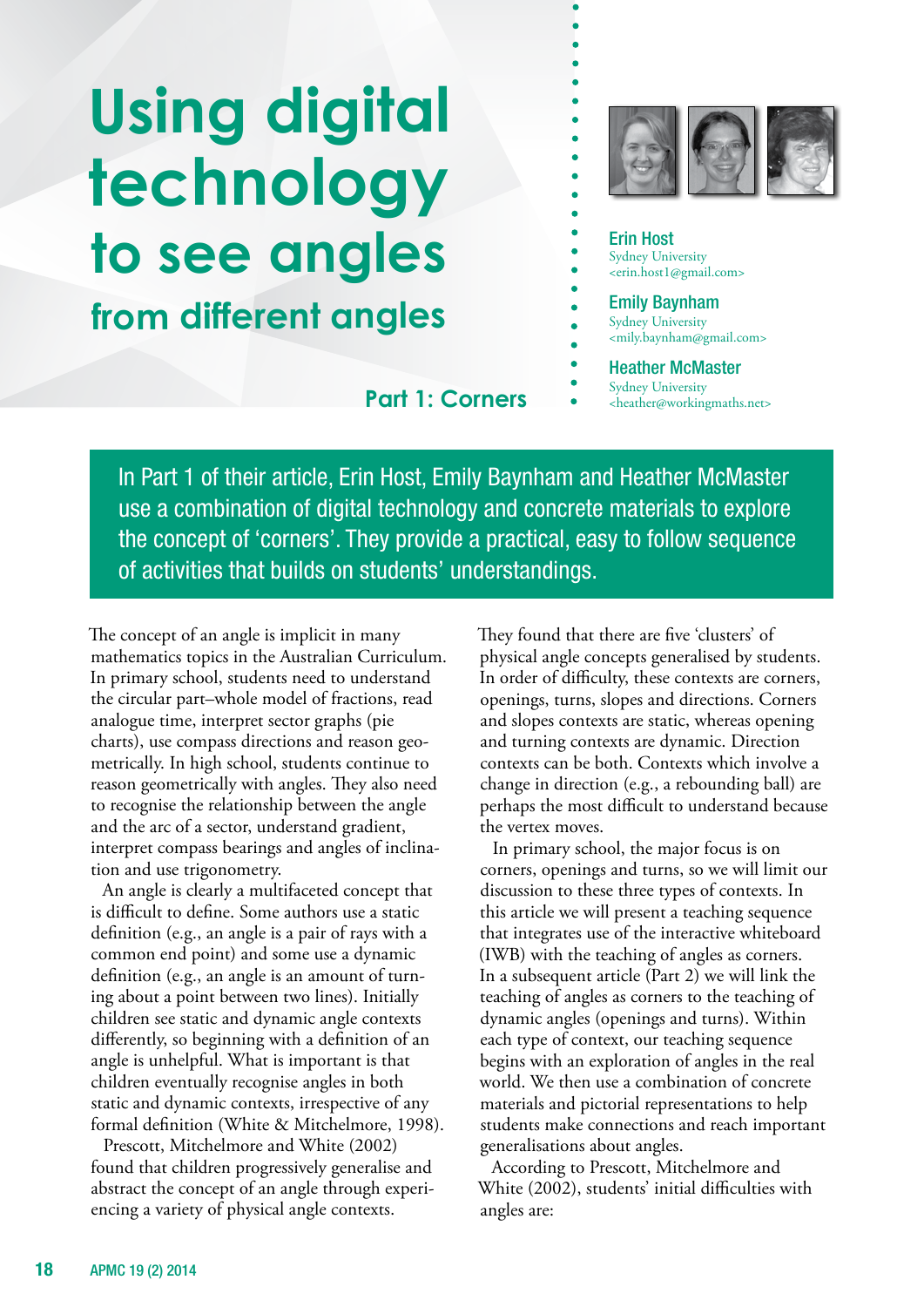- recognising angles in the physical environment,
- knowing what they are measuring,
- • positioning the baseline and the vertex of a protractor when measuring angle size,
- reading the correct scale on a protractor.

Based on this research, the sequence of activities we recommend is:

- 1. Recognising static angles in the real world.
- 2. Directly comparing angle sizes.
- 3. Fitting one angle size into another.
- 4. Fitting the same-sized angles around a point and naming angle sizes as fractions of a revolution.
- 5. Defining the arms and vertex of an angle and making a circular protractor.
- 6. Defining a degree and using a circular protractor.
- 7. Estimating and measuring static angles in the real world.

Lessons may be made up of one or more activities in this sequence. They are all based around the use of a bendable straw (to show angles in the real world), a standard set of pattern blocks (comprised of the basic six shapes shown below), and the same shapes represented on an interactive white board (IWB).



Figure 1. The 6 basic shapes.

## **1. Recognising static angles in the real world**

Give each child a bendable straw and ask them to show you a corner they can see in the classroom by bending it and laying the arms along the sides of the angle. Make sure they find corners of objects (three dimensions) such as the angle of a stool leg to the seat (shown below), as well as angles on surfaces (two dimensions) such as the corner of a table. Students may record the corner they find by taping their straw

onto the corner and photographing it. These results may then be shared with the whole class on an IWB, giving opportunity for immediate discussion and clarification.



Figure 2. Stool angles.

## **2. Directly comparing angle sizes**

The questions below and the discussions surrounding them are aided by pictures of the pattern block shapes being moved around on an IWB.

- Make sure that students know the names of the two-dimensional shapes represented by the top faces of the pattern blocks. Tell them that you will be talking about the corners of the top faces of the pattern blocks (two dimensions) and that you will be calling these corners angles.
- Ask them to compare the angles of different pattern blocks by placing one on top of the other. They are to do the following:

(a) Find which angles are the same size (e.g. the base angles of the isosceles trapezium and the angles of the equilateral triangle are the same). Ask whether the sides of an angle have to be the same for the angles to be the same size.

(b) Find which pattern blocks have angles that are not all the same size.(These will be the trapezium and the rhombuses.)

(c) For the blocks whose angles are all the same size (the regular polygons), place them in order of angle size. They should find that of an angle of an equilateral triangle is less than an angle of a square which is less than an angle of a regular hexagon. They might also notice that the greater the number of sides a regular polygon has, the larger its angles are.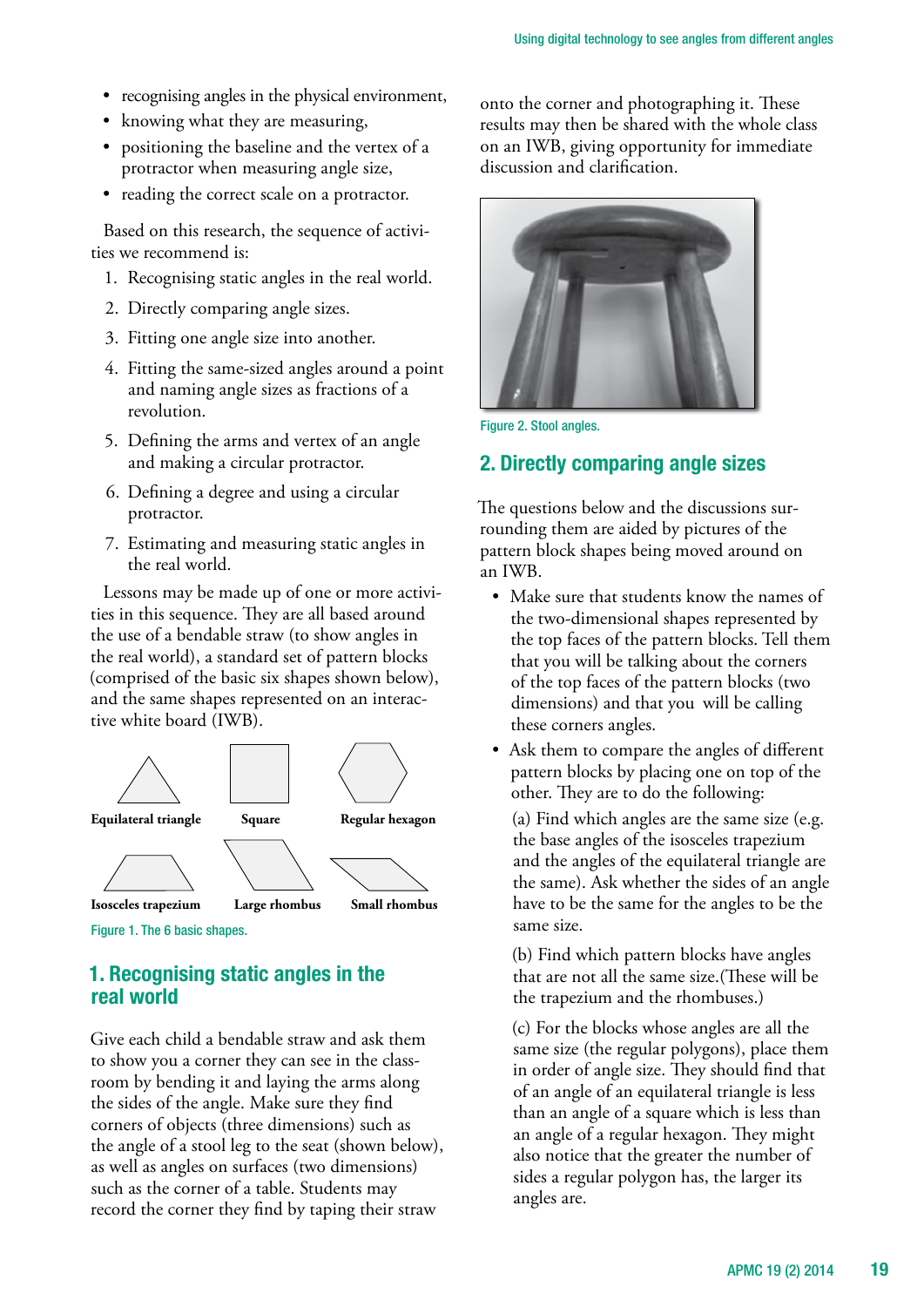# **3. Fitting one angle size into another**

- Ask the students to find pattern block angles that 'go into' each other. They could find, for example, that two of the equilateral triangle angles go into one regular hexagon angle. Show this on the IWB.
- On the IWB, change the relative size of the equilateral triangles in relation to the regular hexagon. Ask the students whether they think there will now be more, fewer or the same number of equilateral triangle angles in a regular hexagon angle. This leads to the realisation that when shapes are enlarged or reduced, their angle sizes stay the same.



Figure 3. Two equilateral triangle angles go into one regular hexagon angle.

# **4. Fitting the same-sized angles around a point and naming angle sizes as fractions of a revolution**

• Using the same-sized angles of a shape, ask the students to fit them around a point marked on a piece of paper. For each type of block and angle, they are to count the number that fit.



Figure 4. Shapes around a point.

• Make a table on the IWB into which the students' results are to be entered. Include a third column for the 'angle name'. The angle name is the fraction of a revolution made by that angle (Mitchelmore, 2000). A completed table is shown below.

#### Table 1. Shape the angle is in.

| Shape the angle is in       | <b>Number</b><br>οf<br>angles | Angle name    |
|-----------------------------|-------------------------------|---------------|
| Equilateral triangle angle  | 6                             | sixth angle   |
| Square angle                | 4                             | quarter angle |
| Regular hexagon angle       | 3                             | third angle   |
| Trapezium - small angle     | 6                             | sixth angle   |
| Trapezium - large angle     | 3                             | third angle   |
| Large rhombus - small angle | 6                             | sixth angle   |
| Large rhombus - large angle | 3                             | third angle   |
| Small rhombus - small angle | 12                            | twelfth angle |
| Small rhombus - large angle | ŗ                             | ζ             |

• The large angle of the small rhombus  $(150^{\circ})$ will not fit into a revolution. Talk about what you could call this angle. Ask whether it could be made up from smaller-sized angles. Which ones? How many of them? Could you call it a five-twelfths angle?



### **Figure 5**

- Could the other angles in the table be measured as a number of twelfth angles? Add a fourth column to the table and ask them to rewrite each angle as a number of twelfth angles.
- Tell them that quarter angles (the angles of a square) are called right angles. Look for quarter angles (in different orientations) on a compass pictured on the IWB.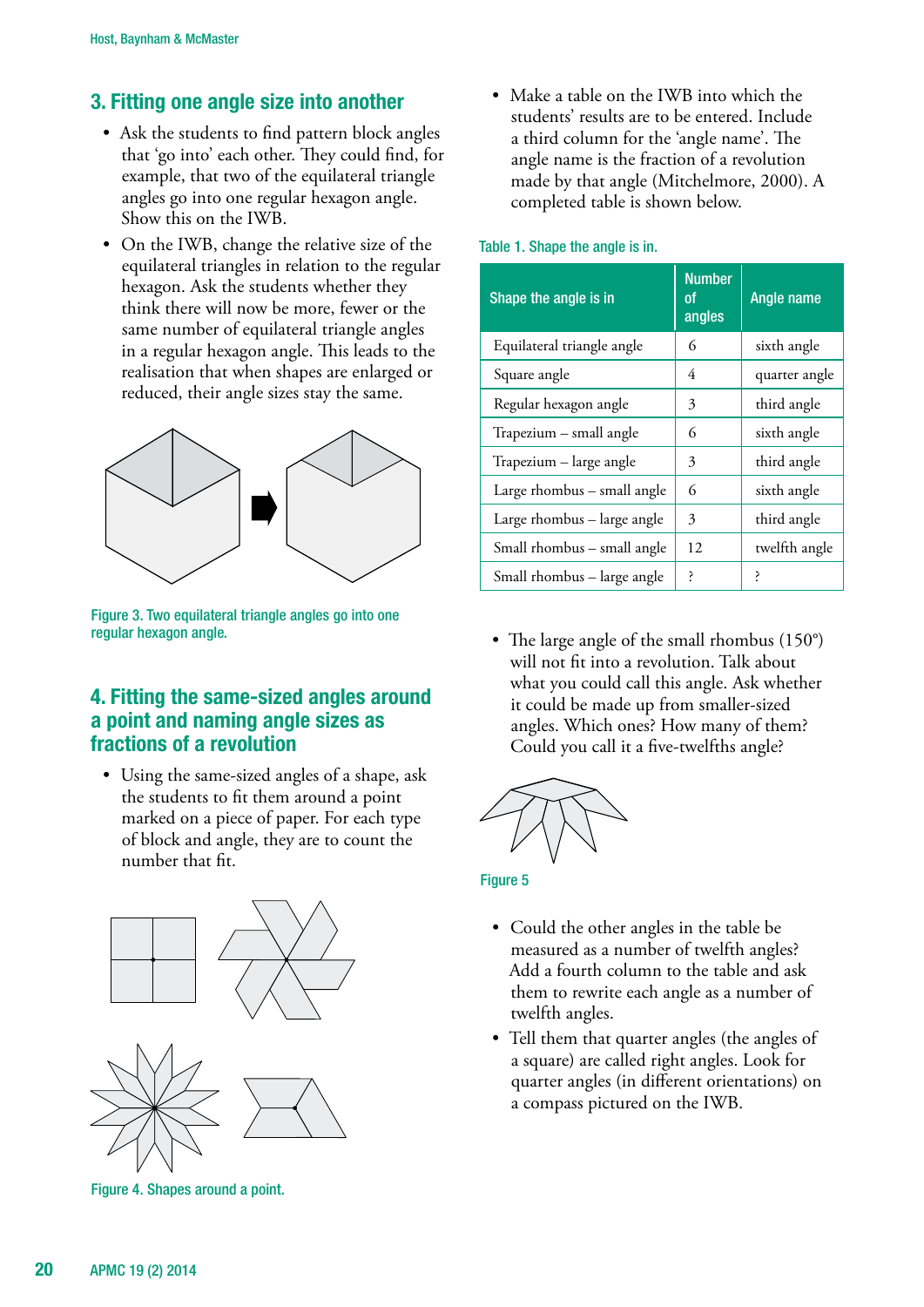

Figure 6. Compass with right angles.

- Tell them that a two-quarter angle is called a straight angle (because the two sides make a straight line). Tell them that the angles less than a quarter angle are called acute angles and the angles bigger than a right angle and smaller than a straight angle are called obtuse angles. Ask them to classify the angles in the table above as acute angles, right angles or obtuse angles.
- Discuss whether an angle can be bigger than a straight angle. For example, what would a three-quarter angle look like? Tell them that these angles are called reflex angles.

## **5. Defining the arms and vertex of an angle and making a protractor**

- On the IWB, draw along the two sides of a pattern block angle to show what is meant by the vertex of an angle (the point) and the arms of an angle (the sides).
- Move the same angle around its vertex so there are no gaps or overlaps. Ask the students to create the same type of drawing on a piece of paper using a twelfth angle of a pattern block. Have them begin by marking a point on the paper where all the vertices will meet, then ask them to draw the arms of the angle.
- Ask them to use a ruler to extend all the arms in their drawing to the edges of their page. They should end up with 12 arms that together make six straight lines that cross at the marked point.
- Ask whether the angles are still twelfth angles after their arms have been extended.
- Ask whether the lines have divided their paper into areas that are the same size.



Figure 8. Extend the arms to the edges of the page.

- Discuss what shape you could make the paper so that the same-sized angle produces the same area. Aid this discussion by placing different shapes over the paper pictured on the IWB. Eventually they should realise that you can only do this if the shape is circular and the vertex of the angles is in the centre of the circle. Ask them whether the size of the circle matters.
- Mark the places where the arms of the angles meet the circumference of the circle. Ask whether the distance between each mark around the circumference is the same. Is this distance related to the size of the angle at the centre of the circle?



#### Figure 9. Vertex of the angles is at the centre of the circle.

Tell them that what they have made is called a protractor. This protractor can be used to measure the size of an angle. It will tell you how many twelfth angles large it is.



Figure 7. Draw the arms of the angle.